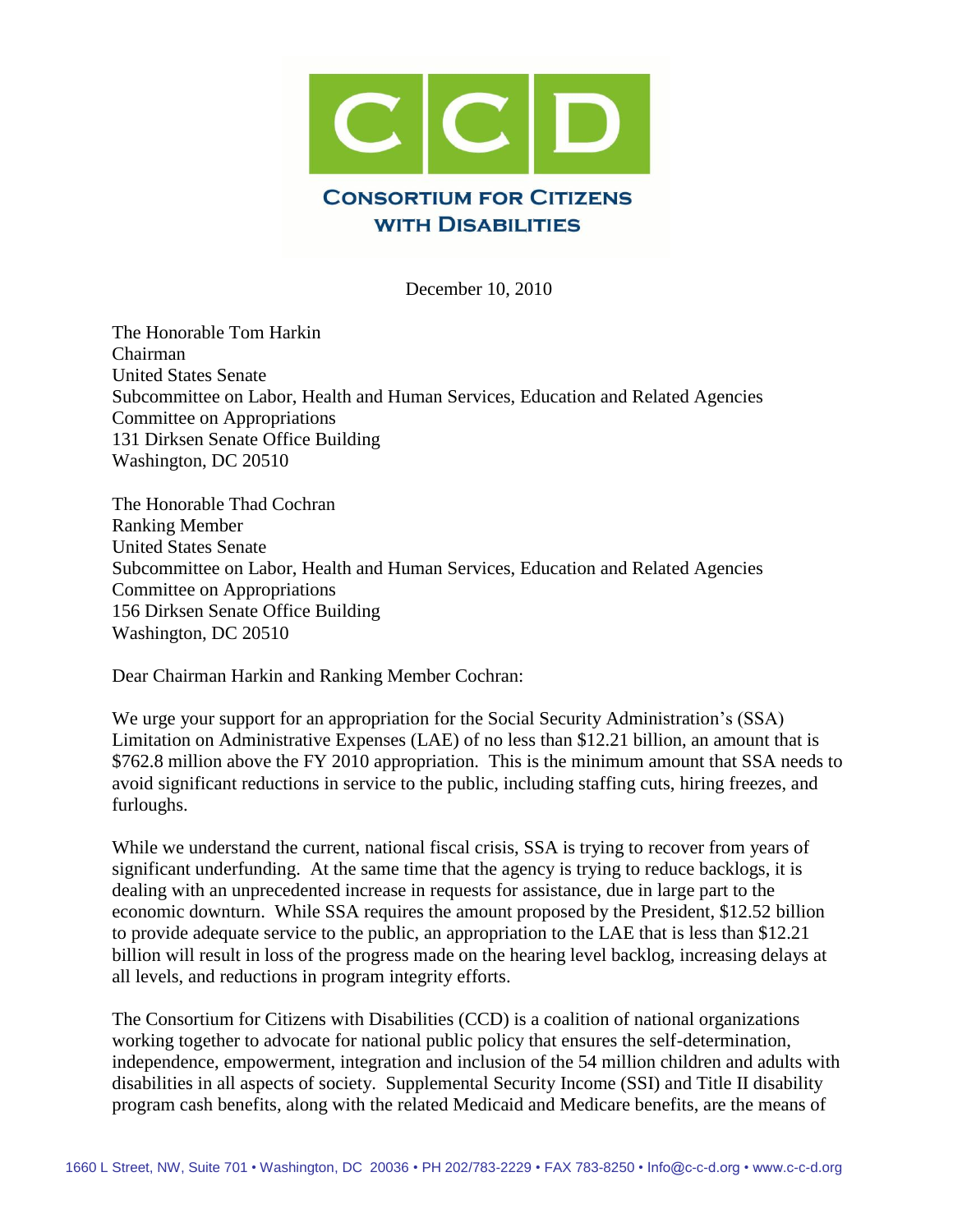survival for millions of individuals with severe disabilities. They rely on SSA to promptly and fairly adjudicate their applications for disability benefits and to handle many other actions critical to their well-being including: timely payment of their monthly benefits; accurate withholding of Medicare Parts B and D premiums; and timely determinations on post-entitlement issues, e.g., overpayments, income issues, prompt recording of earnings.

With backlogs in initial claims for disability claims growing and with the long processing times for appeals, people with severe disabilities have been bearing the brunt of these delays. Behind the numbers are individuals with disabilities whose lives have unraveled while waiting for decisions – families are torn apart; homes are lost; medical conditions deteriorate; once-stable financial security crumbles; and many individuals die. Over the past few years, numerous recent media reports across the country have documented the suffering experienced by these individuals.

In addition to the delays, access to other key services, such as answering telephone calls, replacing a lost check, and promptly recording earnings, also has diminished. SSA also has been forced to reduce the number of continuing disability reviews (CDRs) and SSI redeterminations. The processing of CDRs is necessary to protect program integrity and avert improper payments. CDRs result in \$10 of program savings for each \$1 spent in administrative costs for the reviews. The number of CDRs is directly related to whether SSA receives the funds needed to conduct these reviews.

For many years, SSA did not receive adequate funds to provide its mandated services, a key reason for the hearings backlog. Between FY 2000 and FY 2007, the resulting administrative funding shortfall was more than \$4 billion. The dramatic increase in the hearing level disability claims backlog coincided with this period of significant under-funding.

Recent Congressional efforts to provide SSA with adequate funding for its administrative budget have been very encouraging. In FY 2008, the tide finally changed for the first time in a decade, when Congress appropriated \$148 million over the President's budget. The FY 2009 and FY 2010 appropriations provided SSA with funding above the prior year's appropriation SSA also received additional funds in the American Recovery and Reinvestment Act of 2009 to handle the unexpected surge in both retirement and disability applications due to the economic downturn. With the recent appropriations provided by Congress, SSA was able to hire thousands of new employees, including additional ALJs and hearing level support staff. This additional staff undoubtedly led to SSA's ability to make progress on the backlog at the hearing level.

These developments come at a critical moment because the economic downtown has led to an unexpected surge of new claims. As a result, the number of pending claims and processing times are growing at the initial levels of the process. We are concerned that any progress in eliminating the hearing level backlog will be delayed as the surge of new claims are appealed. There has been a continual increase in hearing level appeals, with daily receipts more than 20% higher in FY 2010 than in FY 2008. While hearing level processing times have decreased and dispositions have increased due to the hiring of additional staff, there is a worrying upward trend in the pending number of hearings. After eighteen straight months of the pending number dropping, the number has climbed in every month starting with July 2010.